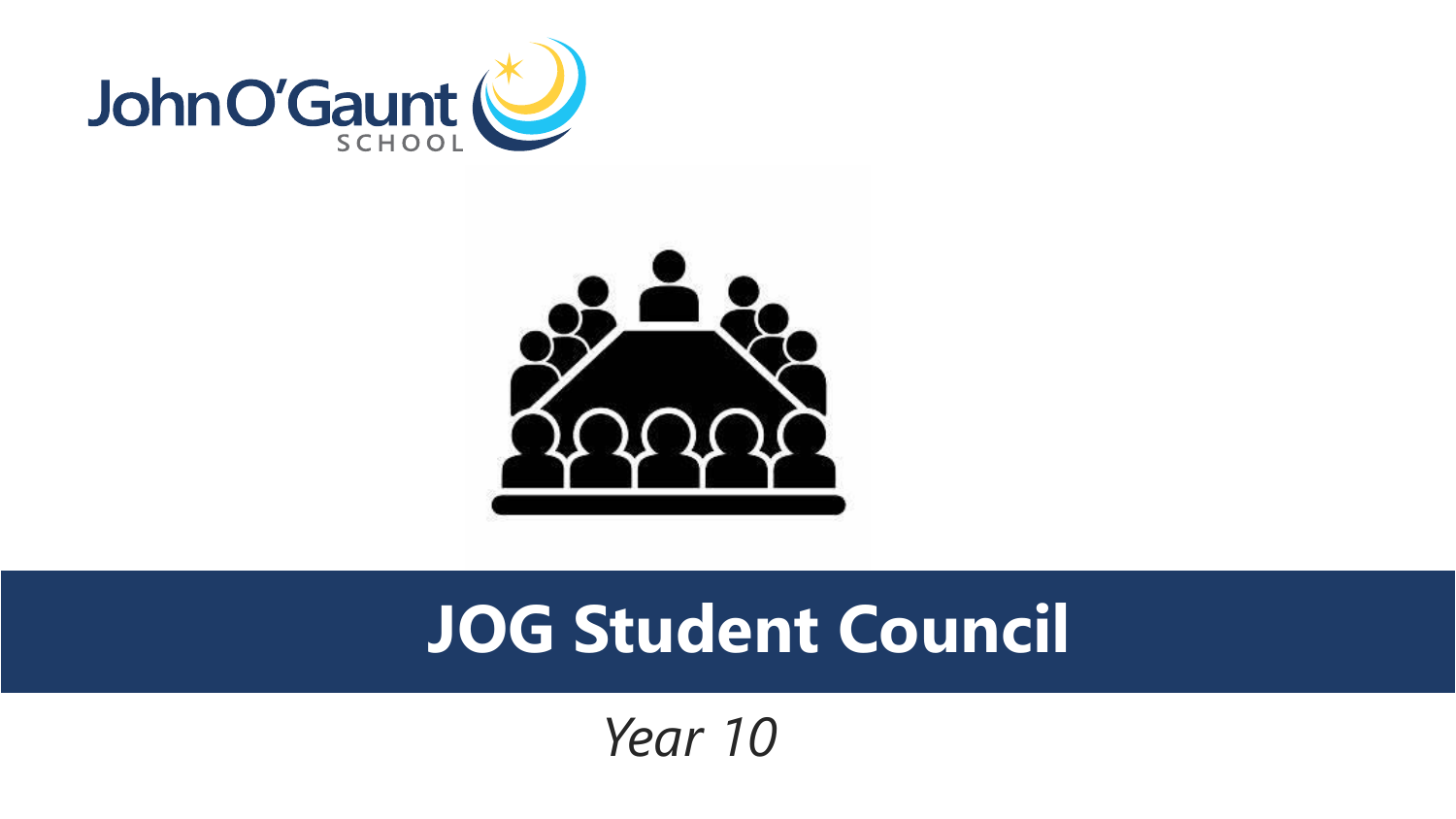## **JOG School Council – Vision**

Our vision is to have an effective, regular forum for students to voice their opinion, and that of their peers, about all aspects of life at John O'Gaunt.

Your involvement in decision making is important to us, and we hope to be able to use JOG School Council as a central way to consult and listen to students on important issues.

The role of the JOG School Council will be to listen to and represent the views of all students in our school.

We will be looking to the JOG School Council to provide a significant contribution to improving the overall experience of students and ensure that students feel they have been given the opportunity to express themselves.

As a member of the JOG School Council you will be supported to formulate clear arguments, represent the views of others and then offer feedback to peers on any decisions made.

There will be two JOG School Council representatives per year group in 2020-21.

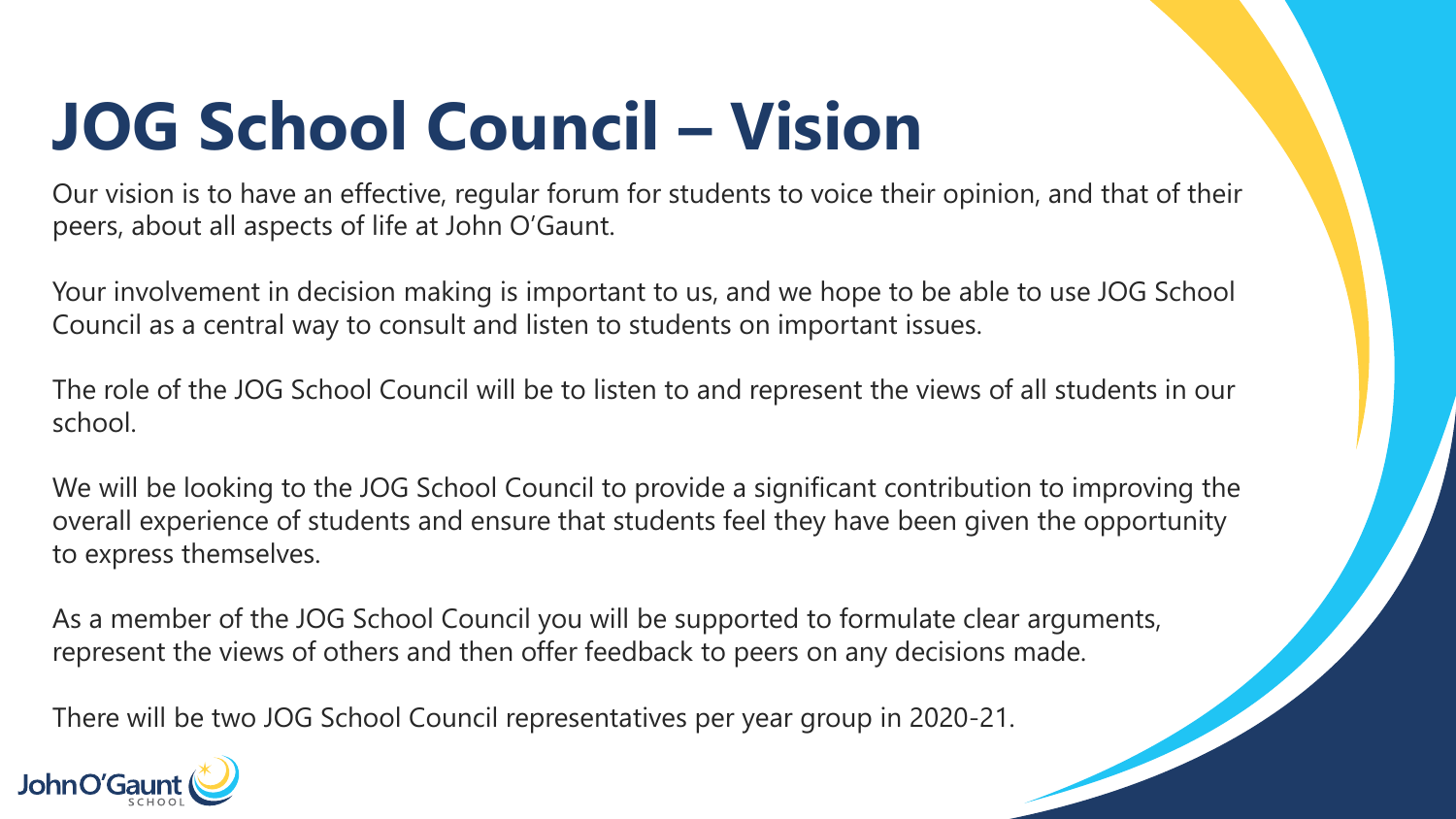# **Why should you care?**

It is important to give JOG students the opportunity to develop and demonstrate leadership skills. Everyone can get involved and take part, and opportunities for leadership will start in Year 7 and continue throughout the school.

We are hoping to develop this forum so that as students progress through school, they will have the opportunity to be a part of the school council and:

- Represent their year group's opinions at regular School Council meetings
- Have a say in the vision for JOG and to have an impact on decision making
- Represent the school in a range of activities
- Sit on interview panels for new staff
- Develop leadership skills

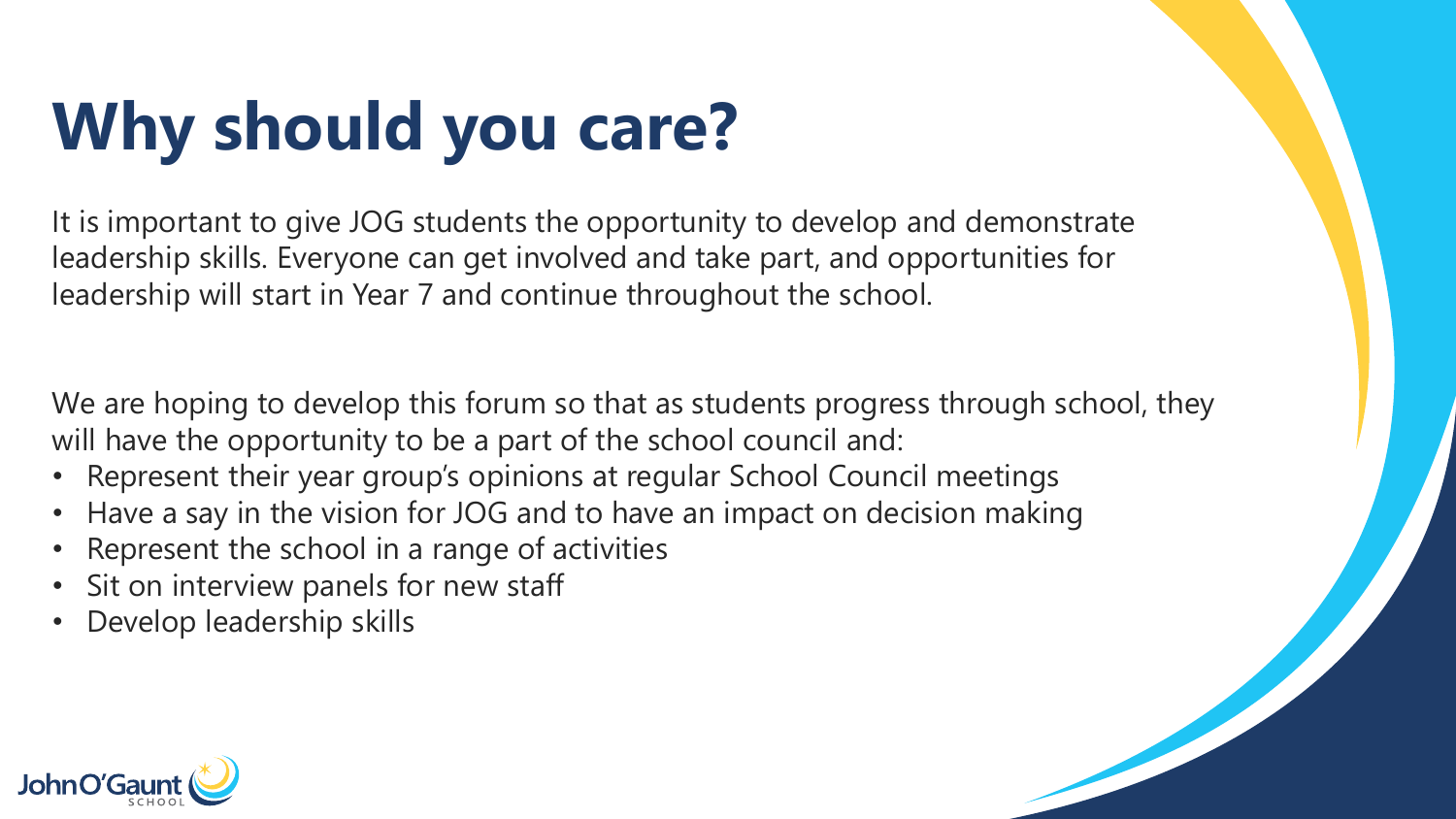## **Qualities needed:**

- A desire to make a positive difference
- The ability to listen to others
- The ability to speak in front of others (or the desire to get better at this)
- A responsible, mature outlook
- Team work skills
- A willingness to represent the school and its students
- Leadership skills (or the desire to develop these more)
- A willingness to attend meetings as required at break time, or tutorial time, or after school
- A willingness to have meetings virtually (via TEAMS and in school time) if necessary (due to Covid)